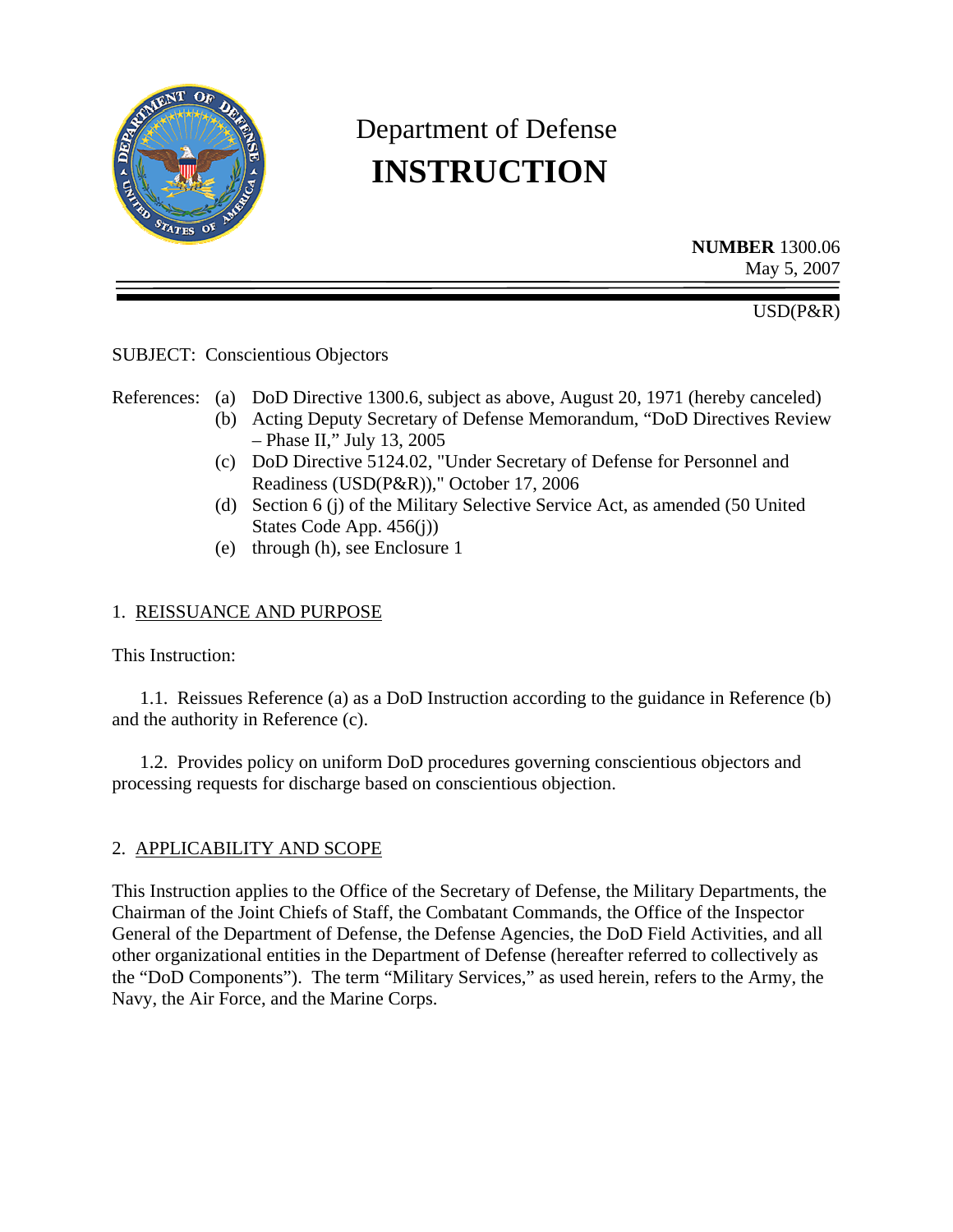# 3. DEFINITIONS

 3.1. Conscientious Objection: General. A firm, fixed, and sincere objection to participation in war in any form or the bearing of arms, by reason of religious training and/or belief. Unless otherwise specified, the term "Conscientious Objector" includes both Class 1-O and Class 1-A-O Conscientious Objectors.

 3.1.1. Class 1-O Conscientious Objector. A member who, by reason of conscientious objection, sincerely objects to participation in military service of any kind in war in any form.

 3.1.2. Class 1-A-O Conscientious Objector. A member who, by reason of conscientious objection, sincerely objects to participation as a combatant in war in any form, but whose convictions are such as to permit military service in a non-combatant status.

 3.2. Religious Training and/or belief: Belief in an external power or "being" or deeply held moral or ethical belief, to which all else is subordinate or upon which all else is ultimately dependent, and which has the power or force to affect moral well-being. The external power or "being" need not be one that has found expression in either religious or societal traditions. However, it should sincerely occupy a place of equal or greater value in the life of its possessor. Deeply held moral or ethical beliefs should be valued with the strength and devotion of traditional religious conviction. The term "religious training and/or belief" may include solely moral or ethical beliefs even though the applicant may not characterize these beliefs as "'religious" in the traditional sense, or may expressly characterize them as not religious. The term "religious training and/or belief" does not include a belief that rests solely upon considerations of policy, pragmatism, expediency, or political views.

 3.3. Non-combatant Service or Non-combatant Duties (Class 1-A-O) (Used Interchangeably Herein)

3.3.1. Service in any unit of the Armed Forces that is unarmed at all times.

 3.3.2. Any other assignment the primary function of which does not require the use of arms in combat provided that such other assignment is acceptable to the individual concerned and does not require him or her to bear arms or to be trained in their use.

 3.3.3. Service aboard an armed ship or aircraft or in a combat zone shall be considered to be non-combatant duty unless the individual concerned is personally and directly involved in the operation of weapons.

 3.4. Non-combatant Training. Any training that is not concerned with the study, use, or handling of arms or weapons.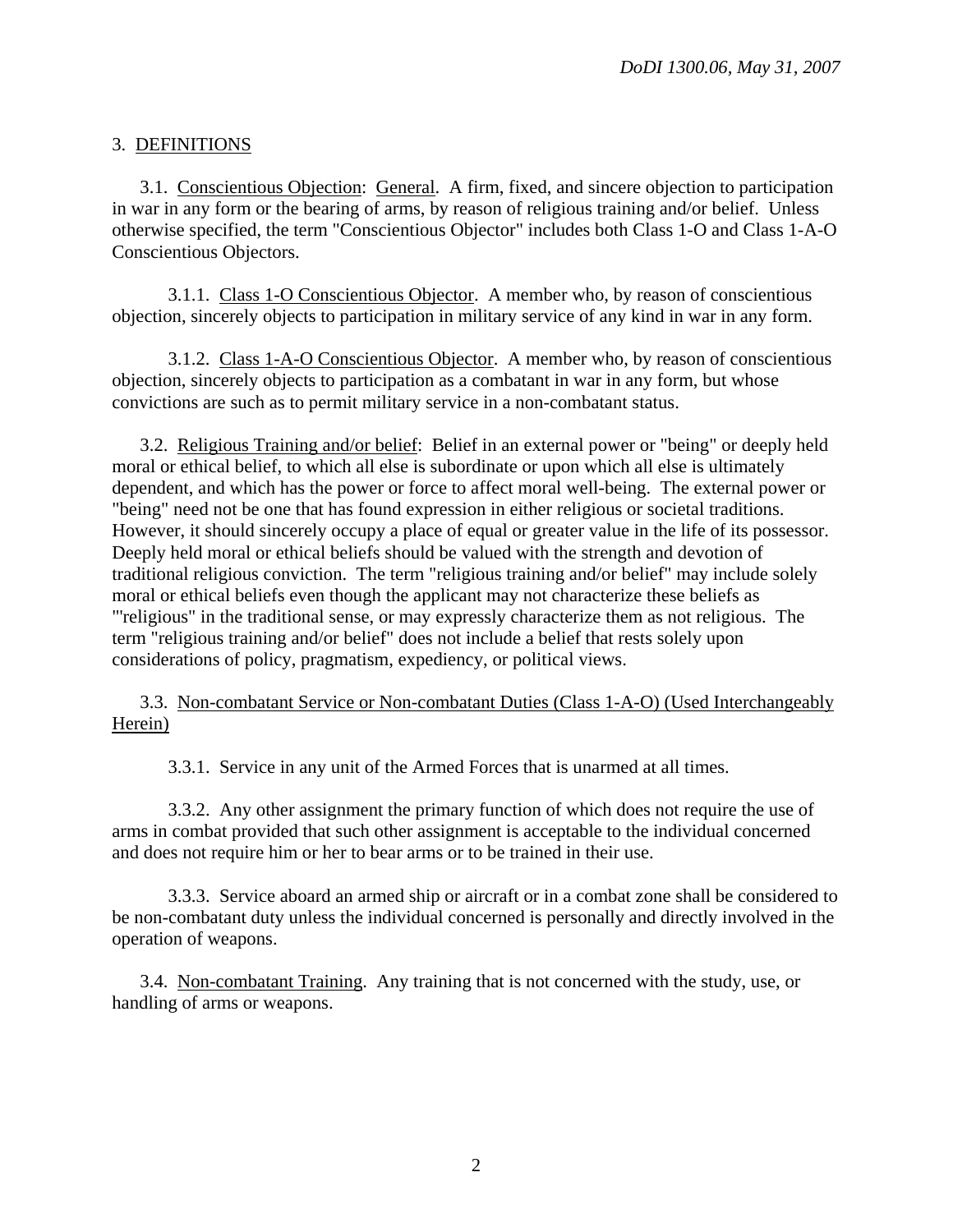3.5. War In Any Form. The clause "war in any form" should be interpreted in the following manner:

 3.5.1. An individual who desires to choose the war in which he or she will participate is not a Conscientious Objector under the law. The individual's objection must be to all wars rather than a specific war.

 3.5.2. A belief in a theocratic or spiritual war between the powers of good and evil does not constitute a willingness to participate in "war" within the meaning of this Instruction.

# 4. POLICY

It is DoD policy that:

 4.1. Administrative discharge due to conscientious objection prior to the completion of an obligated term of service is discretionary with the Military Department concerned, based on a judgment of the facts and circumstances in the case. However, insofar as may be consistent with the effectiveness and efficiency of the Military Services, a request for classification as a conscientious objector and relief from or restriction of military duties in consequence thereof will be approved to the extent practicable and equitable within the following limitations:

 4.1.1. Except as provided in paragraph 4.1.2., no member of the Armed Forces who possessed conscientious objection beliefs before entering military service is eligible for classification as a Conscientious Objector if such beliefs satisfied the requirements for classification as a Conscientious Objector pursuant to title 50 United States Code (U.S.C.) App. 456(j) (Reference (d)) and other provisions of law, and:

 4.1.1.1. The applicant failed to request classification as a Conscientious Objector by the Selective Service System; or

 4.1.1.2. The applicant requested classification as a Conscientious Objector before entering military service, such request was denied on the merits by the Selective Service System, and the applicant's request for classification as a Conscientious Objector is based upon essentially the same grounds, or supported by essentially the same evidence, as the request that was denied by the Selective Service System.

 4.1.2. Nothing contained in this Instruction renders ineligible for classification as a Conscientious Objector a member of the Armed Forces who possessed Conscientious Objector beliefs before entering military service if:

4.1.2.1. Such beliefs crystallized after receipt of an induction notice; and

 4.1.2.2. The applicant could not request classification as a Conscientious Objector by the Selective Service System because of Selective Service System regulations prohibiting the submission of such requests after receipt of an induction notice.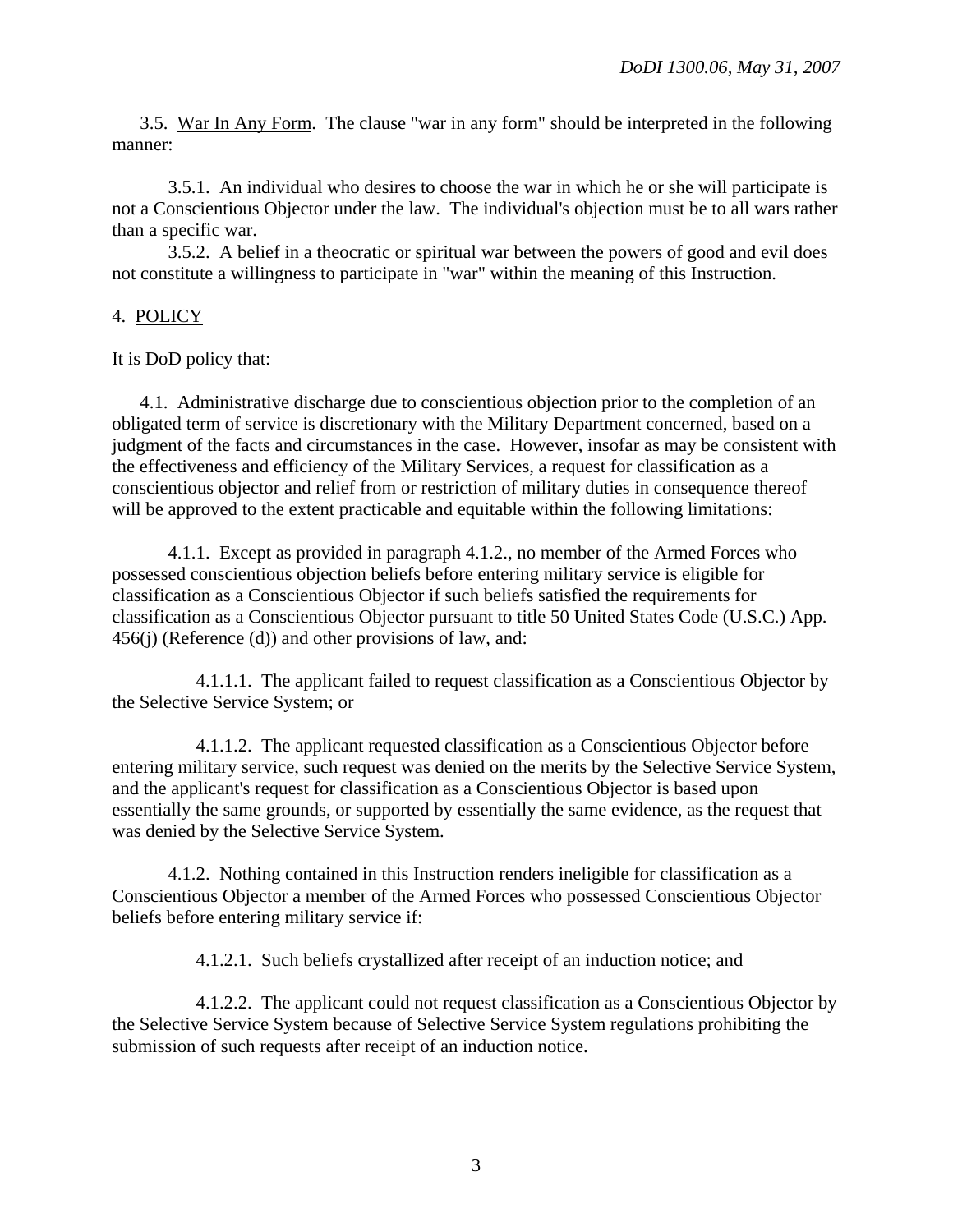4.2. Because of the personal and subjective nature of conscientious objection, the existence, honesty, and sincerity of asserted conscientious objection beliefs cannot be ascertained by applying inflexible objective standards and measurements on an "across-the-board" basis. Requests for discharge or assignment to non-combatant training or service based on conscientious objection will, therefore, be handled on an individual basis with the final determination made at the Headquarters of the Military Department concerned in accordance with the facts and circumstances in the particular case and the policy and procedures set forth herein.

## 5. CRITERIA

 5.1. General. The criteria set forth herein provide policy and guidance in considering applications for separation or for assignment to non-combatant training and service based on conscientious objection. Consistent with the national policy to recognize the claims of authentic Conscientious Objectors in the Military Service, an application for classification as a Conscientious Objector may be approved (subject to the limitations of paragraph 4.1.) for any individual:

5.1.1. Who is conscientiously opposed to participation in war in any form;

5.1.2. Whose opposition is based on religious training and/or belief; and

5.1.3. Whose position is firm, fixed, sincere and deeply held.

#### 5.2. Religious Training and/or Belief

 5.2.1. In order to find that an applicant's moral and ethical beliefs are against participation in war in any form and are held with the strength of traditional religious convictions, the applicant must show that these moral and ethical convictions, once acquired, have directed the applicant's life in the way traditional religious convictions of equal strength, depth, and duration have directed the lives of those whose beliefs are clearly found in traditional religious convictions. In other words, the belief upon which conscientious objection is based must be the primary controlling force in the applicant's life.

 5.2.2. A primary factor to be considered is the sincerity with which the belief is held. Great care must be exercised in seeking to determine whether asserted beliefs are honestly and genuinely held. Sincerity is determined by an impartial evaluation of the applicant's thinking and living in its totality, past and present. Care must be exercised in determining the integrity of belief and the consistency of application. Information presented by the claimant can be sufficient to convince that the claimant's personal history reveals views and actions strong enough to demonstrate that expediency or avoidance of military service is not the basis of the applicant's claim.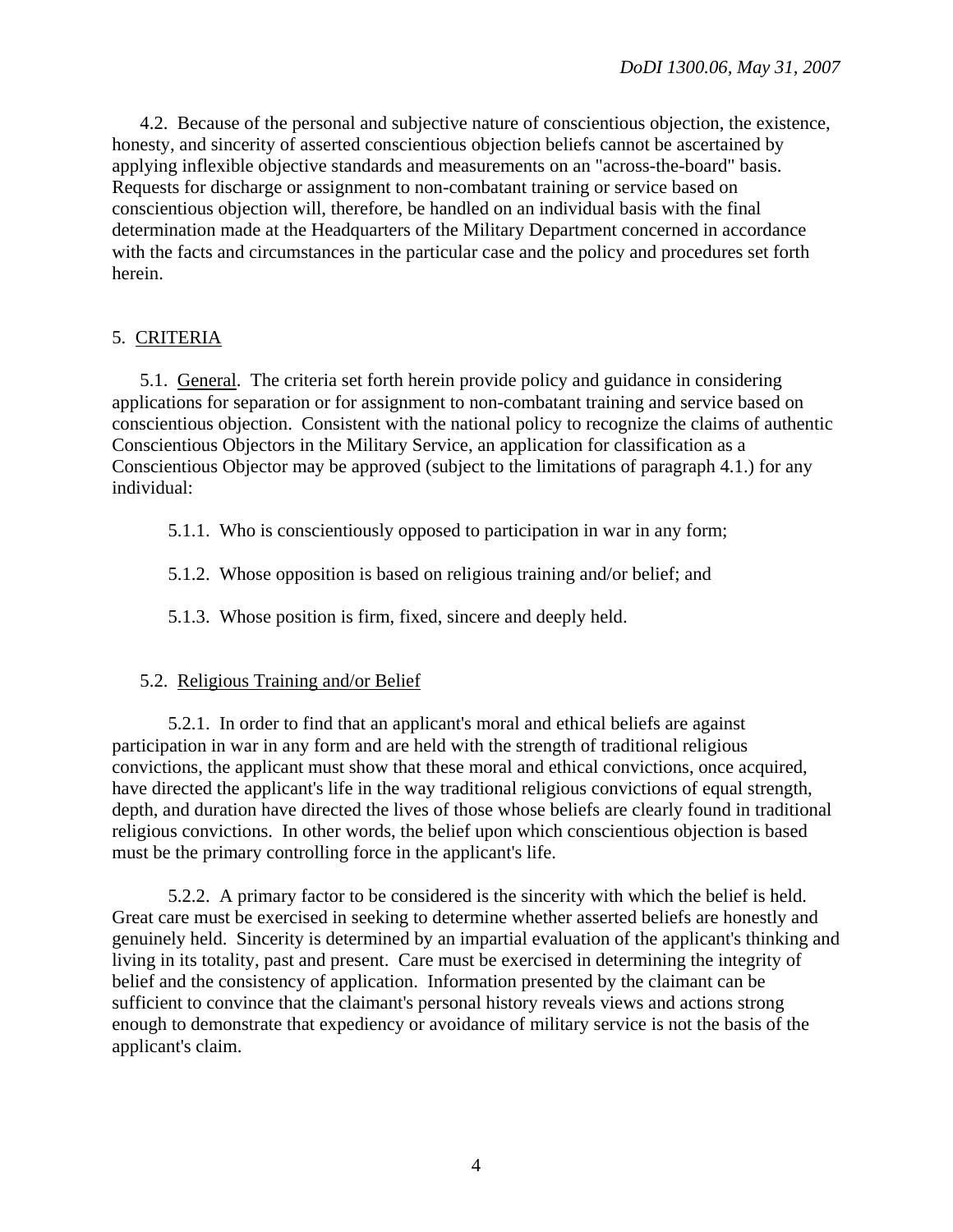5.2.2.1. In evaluating applications, the conduct of applicants, in particular their outward manifestation of the beliefs asserted, will be carefully examined and given substantial weight.

 5.2.2.2. Relevant factors that should be considered in determining an applicant's claim of conscientious objection include: training in the home and religious organization; general demeanor and pattern of conduct; participation in religious activities; whether ethical or moral convictions were gained through training, study, contemplation, or other activity comparable in rigor and dedication to the processes by which traditional religious convictions are formulated; credibility of the applicant; and credibility of persons supporting the claim.

 5.2.3. Particular care must be exercised not to deny the existence of authentic beliefs simply because those beliefs are incompatible with one's own.

 5.2.3.1. Religious organization membership or adherence to particular theological tenets are not required to warrant separation or assignment to non-combatant training and service for conscientious objectors.

 5.2.3.2. Mere affiliation with religious organizations or other groups that advocate conscientious objection as a tenet of its creed may not necessarily determine an applicant's position or belief.

 5.2.3.3. Conversely, affiliation with a religious organization or group that does not teach conscientious objection does not necessarily rule out adherence to conscientious objection beliefs in any given case.

 5.2.3.4. Where an applicant is or has been a member of a religious organization or tradition, and where the applicant's claim of conscientious objection is related to such membership, inquiry may properly be made as to the fact of membership, and the teaching of the religious organization or tradition, as well as the applicant's religious activity. However, the fact that the applicant may disagree with, or not subscribe to, some of the tenets of the applicant's religious organization does not necessarily discredit the claim. The personal convictions of each individual will be controlling so long as personal convictions are derived from the applicant's moral, ethical, or religious beliefs.

 5.2.3.5. Moreover, an applicant who is otherwise eligible for conscientious objector status may not be denied that status simply because his or her conscientious objection influences personal views concerning the nation's domestic or foreign policies. The task is to decide whether the beliefs professed are sincerely held, and whether they govern the claimant's actions both in word and deed.

 5.3. The burden of establishing a claim of conscientious objection as a ground for separation or assignment to non-combatant training and service is on the applicant. To this end, the applicant must establish by clear and convincing evidence that: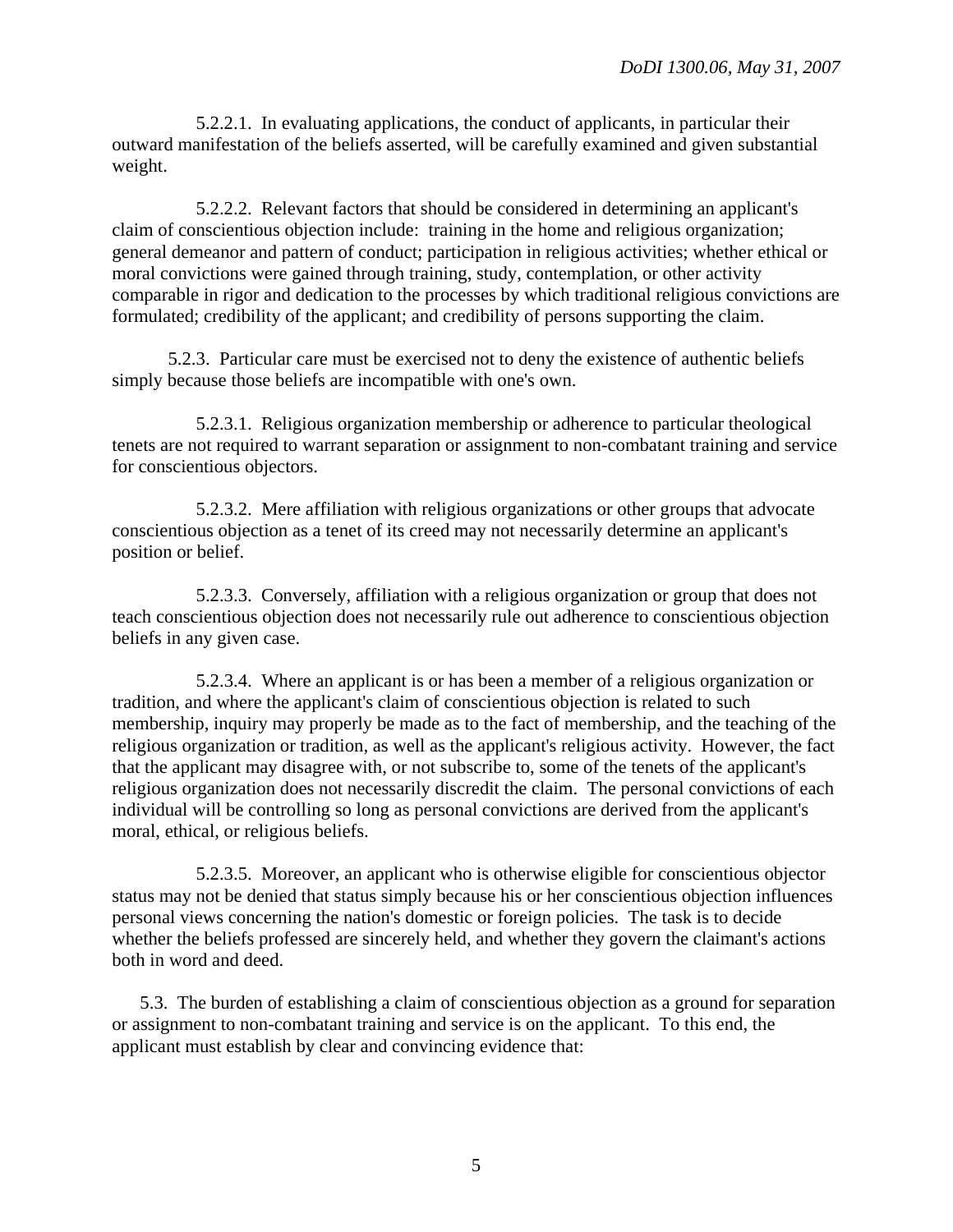5.3.1. The nature or basis of the claim comes within the definition of and criteria prescribed herein for conscientious objection; and

 5.3.2. The applicant's belief in connection therewith is firm, fixed, sincere, and deeply held.

5.4. The applicant has the burden of determining and setting forth the exact nature of his or her request, i.e., whether for separation based on conscientious objection (Class 1-O) or for assignment to non-combatant training and service based on conscientious objection (Class 1-A-O).

 5.5. An applicant claiming a Class 1-O Conscientious Objector status shall not be granted a Class 1-A-O Conscientious Objector status as a compromise.

 5.6. Persons who were classified as Class 1-A-O Conscientious Objectors by the Selective Service System prior to induction shall upon induction be transferred to a training center, or station, for recruit training, and shall be subject to non-combatant service and training. Such persons will be required to sign and date a statement as set forth in the form attached hereto as Enclosure 4. Thereafter, upon completion of recruit training, such persons shall be assigned to non-combatant duty.

 5.7. Commanders at levels directed by the Military Department's Headquarters are authorized to return to an applicant, without action, any second or subsequent application that is based upon essentially the same grounds, or supported by essentially the same evidence, as a previous application disapproved by the Military Department concerned.

 5.8. The provisions of this Instruction will not be used to effect the administrative separation of individuals who do not qualify as Conscientious Objectors, or in lieu of administrative separation procedures such as those provided for unsuitability or unfitness or as otherwise set forth in DoD Directive 1332.14 (Reference (e)). Under no circumstances will administrative separation of these individuals be affected pursuant to this Instruction.

 5.9. Nothing in this Instruction prevents the administrative separation, pursuant to law and regulations of the Military Departments concerned, of any Service member whose classification as a Class 1-A-O Conscientious Objector results in substandard performance of duty or other cause for separation.

# 6. RESPONSIBILITIES

- 6.1. The Under Secretary of Defense for Personnel and Readiness (USD(P&R)) shall:
	- 6.1.1. Develop overall policy guidance for conscientious objection.
	- 6.1.2. Monitor compliance with this Instruction.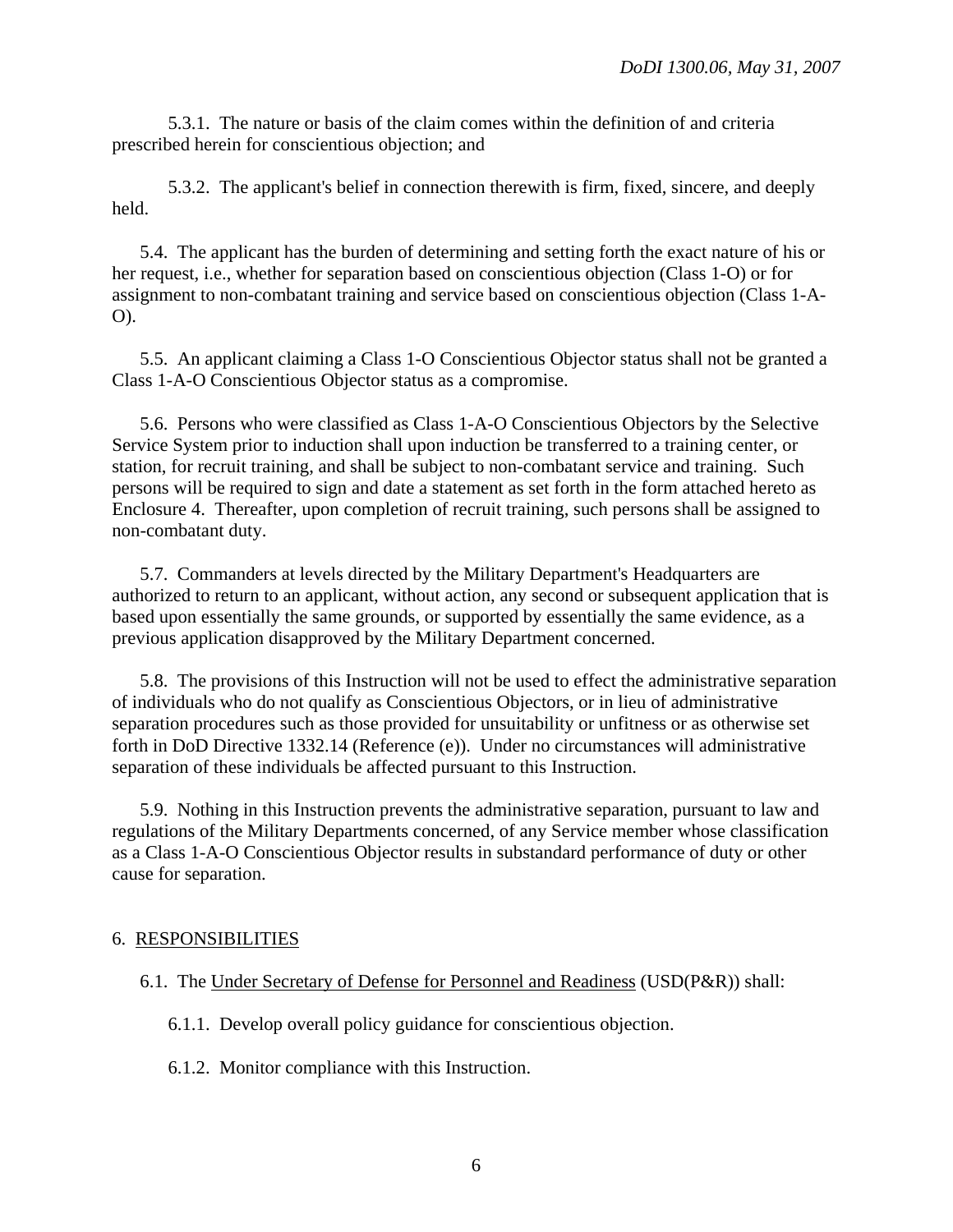6.1.3. Coordinate with the Selective Service System and all other necessary agencies concerning matters of conscientious objection.

## 6.2. The Heads of the Military Departments shall:

 6.2.1. Prescribe implementing documents to ensure that the policies and procedures in this Instruction are administered consistently.

 6.2.2. Make final determinations concerning discharge or assignment to non-combatant training or service for personnel assigned to their Department.

 6.2.3. Direct the level of commander or authority, assigned within their Department, who has the authority to:

 6.2.3.1. Appoint an investigating officer concerning a Conscientious Objector application; and

 6.2.3.2. Return a Conscientious Objector application to an applicant, without action, if the application is the second or subsequent application that is based on the same grounds as a previously submitted and disapproved application from the applicant concerned.

## 7. PROCEDURES

 $\overline{a}$ 

 7.1. A member of the Armed Forces who seeks either separation or assignment to noncombatant duties by reason of conscientious objection will submit an application. (See Privacy Act statement in Enclosure 5.) The applicant will indicate whether he or she is seeking a discharge or assignment to non-combatant duties and will include the following items:

7.1.1. The information required by Enclosure 2.

7.1.2. Any other items that the applicant desires to submit in support of his or her case.

7.2. Prior to processing the application of the individual, the claimant will be:

7.2.1. Advised of the specific provisions of section 5303 of title 38, U.S.C.<sup>1</sup> (Reference (f)), regarding the possible effects of discharge as a Conscientious Objector who refuses to perform military duty or refused to wear the military uniform or otherwise to comply with lawful orders of competent military authority; and

<sup>&</sup>lt;sup>1</sup> Reference (f) provides, in pertinent part, that the discharge of any person on the grounds that he or she is a Conscientious Objector who refused to perform military duty or refused to wear the uniform or otherwise to comply with lawful orders of competent military authority, shall bar all rights (except Government insurance) of such persons under laws administered by the Secretary of Veterans Affairs based upon the period of service from which discharged or dismissed. The only exception is in cases in which it is established, to the satisfaction of the Secretary of Veterans Affairs, that the member was insane.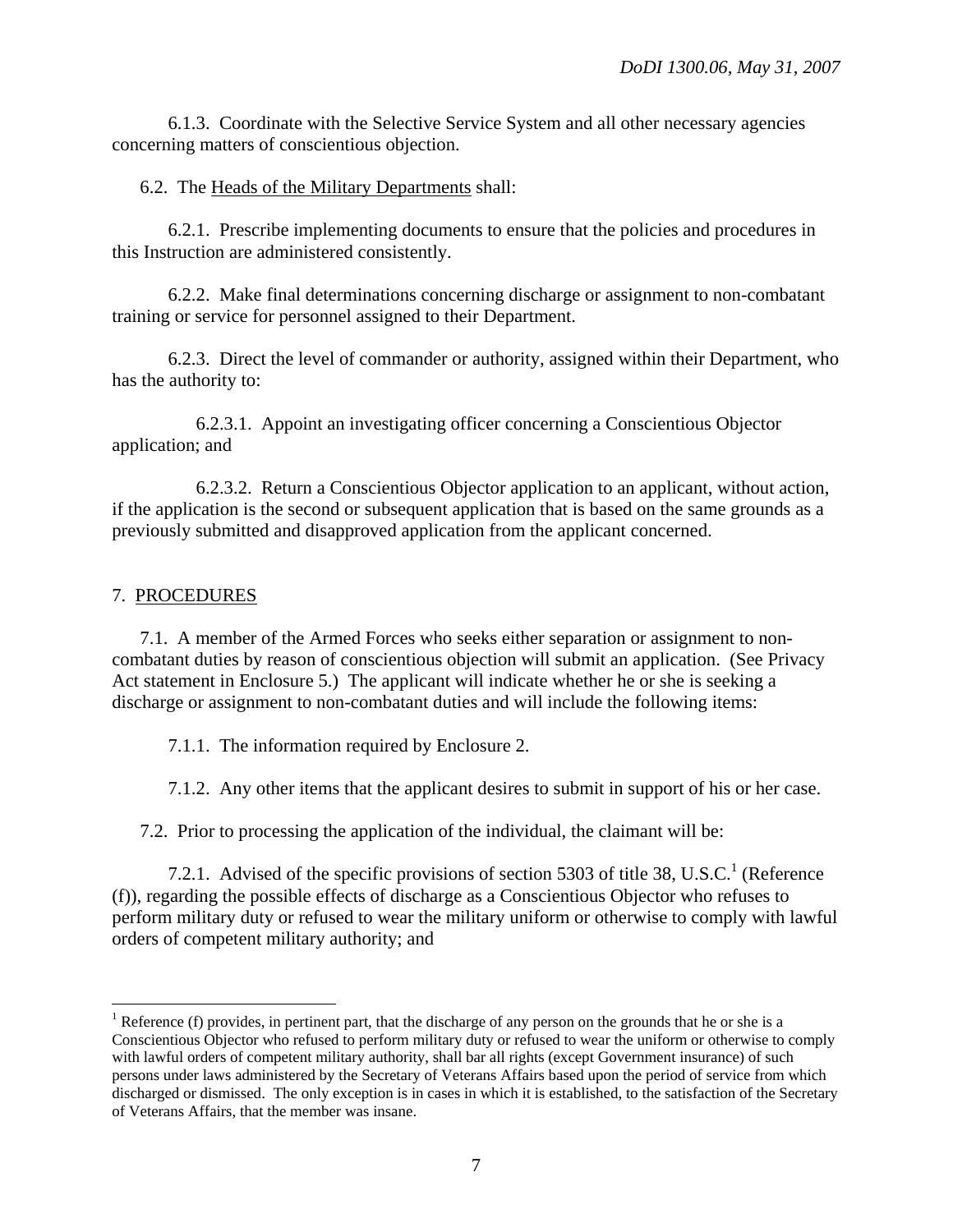7.2.2. Required to execute the statement (Counseling Concerning Veterans Benefits) attached as Enclosure 3.

 7.3. The applicant shall be personally interviewed by a chaplain who shall submit a written opinion as to the nature and basis of the applicant's claim, and as to the applicant's sincerity and depth of conviction. The chaplain's report shall include the reasons for the conclusions contained within the report. The chaplain should ensure the applicant is made aware that the conversation is not privileged and will be used in an official report. In addition, the applicant will be interviewed by a psychiatrist (or by a medical officer if a psychiatrist is not reasonably available) who shall submit a written report of psychiatric evaluation indicating the presence or absence of any psychiatric disorder that would warrant treatment or disposition through medical channels, or such character or personality disorder as to warrant recommendation for appropriate administrative action. This opinion and report will become part of the "case file." If the applicant refuses to participate or is uncooperative or unresponsive in the course of the interviews, this fact will be included in the statement and report filed by the chaplain and psychiatrist or medical officer.

 7.4. Commanders at levels directed by the respective Military Department's headquarters will appoint a Chief Warrant Officer in the grade of WO-3 or higher or a Commissioned Officer in the grade of O-3 or higher to investigate the applicant's claim. The investigating officer will not be in the applicant's chain of command. If the applicant is a commissioned officer in the grade of O-3 or above, the investigating officer must be senior in grade to the applicant.

 7.4.1. Upon appointment, the investigating officer will review the applicable respective Military Department regulations that implement this Instruction. During the course of the investigation, the investigating officer will obtain all necessary legal advice from the local Staff Judge Advocate or legal officer.

 7.4.2. The investigating officer will conduct a hearing on the application to: afford the applicant an opportunity to present any evidence he or she desires in support of the application; enable the investigating officer to ascertain and assemble all relevant facts to create a comprehensive record; and to facilitate an informed recommendation by the investigating officer and an informed decision on the merits by higher authority. In this regard, any failure or refusal of the applicant to submit to questioning under oath or affirmation before the investigating officer may be considered by the officer making the recommendation and evaluation of the applicant's claim. If the applicant fails to appear at the hearing without good cause, the investigating officer may proceed in the applicant's absence. The applicant will then be deemed to have waived his or her appearance.

 7.4.2.1. If the applicant desires, he or she shall be entitled to representation by legal counsel, at his or her own expense. The legal counsel shall be permitted to be present at the hearing, assist the applicant in the presentation of the applicant's case, and examine all items in the file.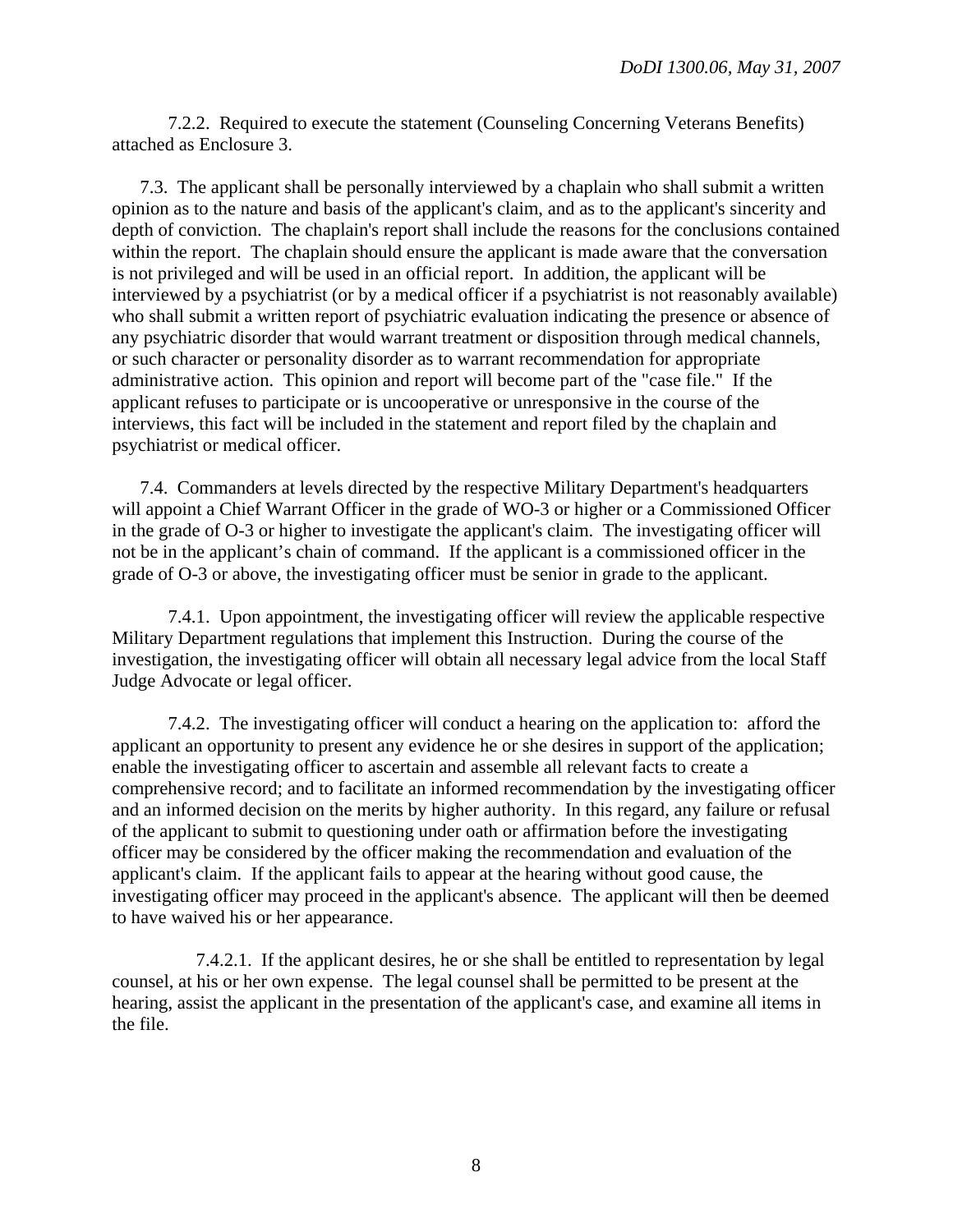7.4.2.2. The hearing will be informal in character and will not be governed by the rules of evidence employed by courts-martial except that all oral testimony presented shall be under oath or affirmation. Any relevant evidence may be received. Statements obtained from persons not present at the hearing need not be made under oath or affirmation. The hearing is not an adversarial proceeding.

 7.4.2.3. The applicant may submit any additional evidence that the he or she desires (including sworn or unsworn statements) and present any witnesses in the applicant's own behalf, but the applicant shall be responsible for securing the witnesses' attendance. The installation or local commander will render all reasonable assistance in making available military members of his or her command requested by the applicant as witnesses. Further, the applicant will be permitted to question any other witnesses who appear and to examine all items in the file.

 7.4.2.4. A verbatim record of the hearing is not required. If the applicant desires such a record and agrees to provide it at the applicant's own expense, he or she may do so. If the applicant elects to provide such a record, he or she shall make a copy thereof available to the investigating officer, at no expense to the Government, at the conclusion of the hearing. In the absence of a verbatim record, the investigating officer will summarize the testimony of witnesses and permit the applicant or the applicant's counsel to examine the summaries and note for the record their differences with the investigating officer's summary. Copies of statements and other documents received in evidence will be made a part of the hearing record.

 7.4.3. At the conclusion of the investigation, the investigating officer will prepare a written report that will contain the following:

 7.4.3.1. A statement as to whether the applicant appeared, was accompanied by counsel, and, if so, the latter's identity, and whether the nature and purpose of the hearing were explained to the applicant and understood.

 7.4.3.2. Any documents, statements, and other material received during the investigation.

 7.4.3.3. Summaries of the testimony of the witnesses presented (or a verbatim record of the testimony if such record was made).

 7.4.3.4. A statement of the investigating officer's conclusions as to the underlying basis of the applicant's conscientious objection and the sincerity of the applicant's beliefs, including reasons for such conclusions.

 7.4.3.5. Subject to paragraph 5.5., the investigating officer's recommendations for disposition of the case, including all reasons therefore. The actions recommended will be limited to the following:

7.4.3.5.1. Denial of any classification as a Conscientious Objector; or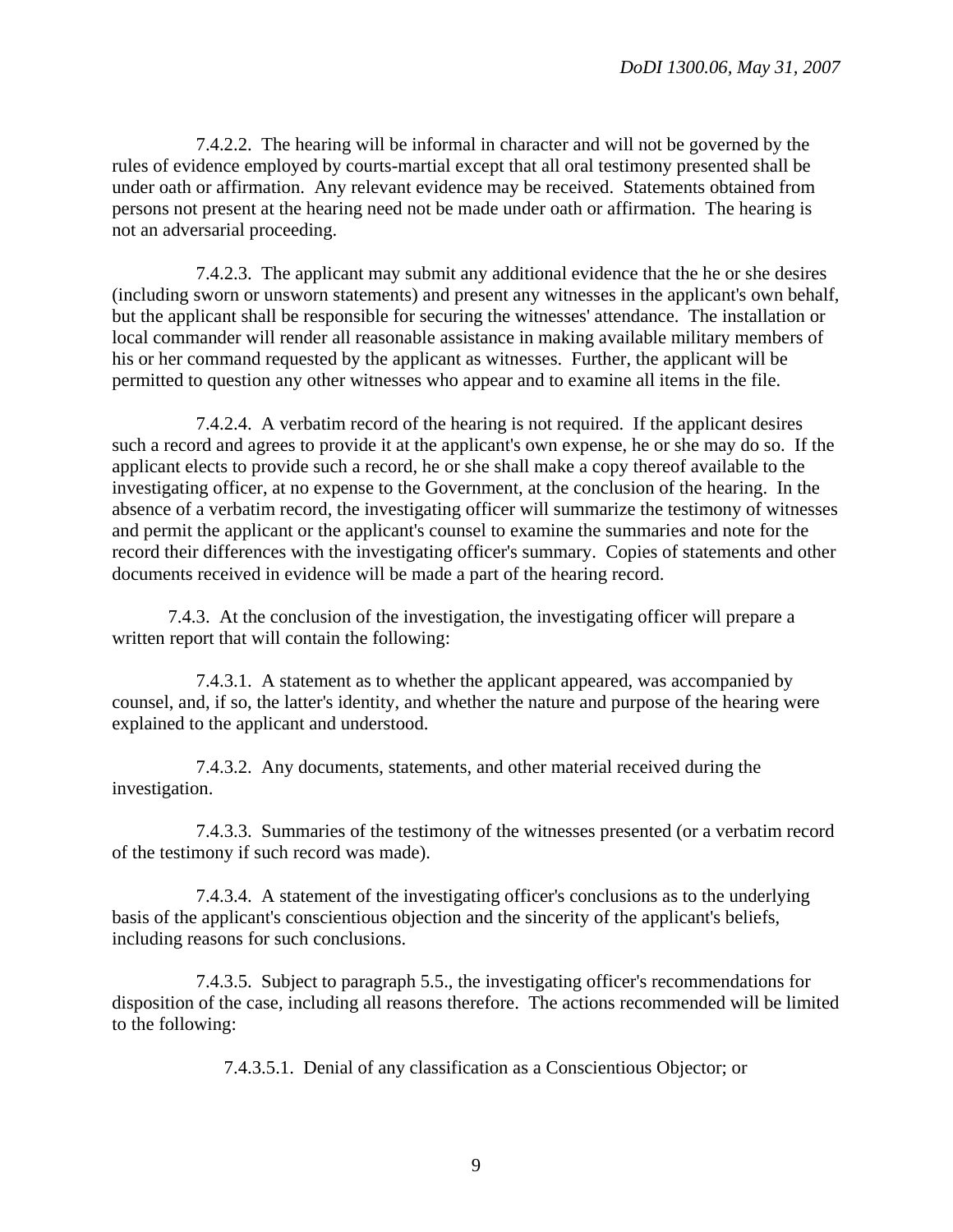#### 7.4.3.5.2. Classification as a Class 1-A-O Conscientious Objector; or

7.4.3.5.3. Classification as a Class 1-O Conscientious Objector.

7.4.3.6. The investigating officer's report, along with the individual's application, all interviews with chaplains and physicians, evidence received as a result of the investigating officer's hearing, and any other items submitted by the applicant will constitute the record. The investigating officer's conclusions and recommended disposition will be based on the entire record and not merely on the evidence produced at the hearings. A copy of the record will be furnished to the applicant at the time it is forwarded to the commander who appointed the investigating officer, and the applicant will be informed that he or she has the right to submit a rebuttal to the report within the time prescribed by the Military Department concerned.

 7.5. The case record will be forwarded to the commander of the officer who appointed the investigating officer, where it shall be reviewed for completeness and legal sufficiency. If necessary, the case may be returned to the investigating office for further investigation. When the record is complete, the authority who appointed the investigating officer shall forward it with his or her personal recommendation for disposition, and the reasons therefore, through the appropriate chain of command to the commander authorized to make a final decision.

 7.6. The Secretary of a Military Department may delegate authority to approve applications to a commander exercising general court-martial jurisdiction (or equivalent level command for Reserve organizations) over the applicant. The completed record of a case approved in the field will be forwarded to the Secretary of the Military Department concerned for appropriate disposition.

 7.7. When approval authority has not been delegated or when the general court-martial convening authority recommends disapproval, the Secretary of the Military Department concerned will make a final decision based on the entire record. Any additional information other than the official service record of the applicant considered by the Secretary of the Military Department concerned that is adverse to the applicant, and that the applicant has not had an opportunity to comment upon or refute, will be made a part of the record and the applicant shall be given an opportunity to comment upon or refute the material before a final decision is made. The reasons for an adverse decision will be made a part of the record and will be provided to the applicant.

 7.8. Processing of applications can be suspended by the unauthorized absence of the applicant subsequent to the initiation of the application, or by the institution of disciplinary action or administrative separation proceedings against the applicant. However, an applicant whose request for classification as a Conscientious Objector has been approved will not be discharged until all disciplinary action has been resolved.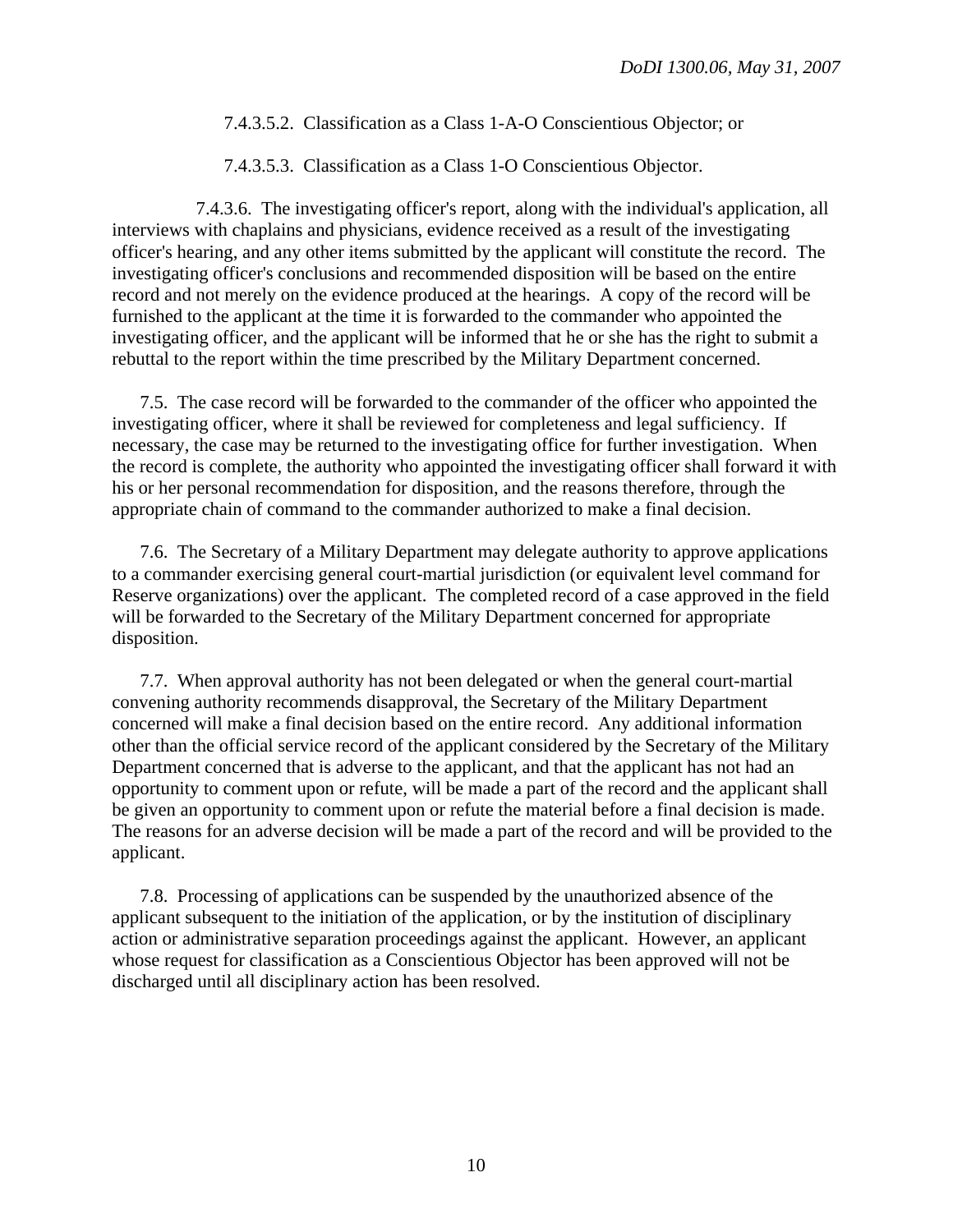7.9. To the extent practicable under the circumstances, during the period applications are being processed and until a decision is made, every effort will be made to assign applicants to duties that will conflict as little as possible with their asserted beliefs. Unless the Military Department concerned provides otherwise, an applicant shall be required to comply with active duty or transfer orders in effect at the time of his or her application or subsequently issued and received. During the period applications are being processed, applicants will be expected to conform to the normal requirement of military service and to perform such duties as are assigned. Applicants may be disciplined for violations of the Uniform Code of Military Justice while awaiting action on their applications.

#### 8. ACTION AFTER DECISION

 8.1. Applicants requesting discharge who are determined to be a Class 1-O Conscientious Objectors will be discharged for the convenience of the Government with entry in personnel records and discharge papers that the reason for separation is conscientious objection. The type of discharge issued will be governed by the applicant's general military record and the pertinent provisions of Reference (e). During conscription, the Director of the Selective Service System will be promptly notified of the discharge of those who have served less than 180 days in the Armed Forces. Pending separation, the applicant will continue to be assigned duties providing the minimum practicable conflict with his or her professed beliefs and will be expected to conform to the normal requirements of military service and to perform satisfactorily such duties to which the applicant is assigned. Applicants may be disciplined for violations under the Uniform Code of Military Justice, Chapter 47 of title 10, U.S.C. (Reference (g)) while awaiting discharge.

 8.2. Applicants requesting assignment to non-combatant duties who are determined to be Class 1-A-O Conscientious Objectors shall be:

8.2.1. Assigned to non-combatant duty, as defined in section 3.; or

 8.2.2. Discharged from military service or released from active duty at the discretion of the Secretary of the Military Department concerned.

 8.2.3. Required to execute the statement (Counseling Concerning Designation as a Conscientious Objector) attached as Enclosure 4.

 8.3. Persons who are assigned to non-combatant duties, and persons who are assigned to normal military duties by reason of disapproval of their application, will be expected to conform to the normal requirements of military service and to perform satisfactorily such duties to which he or she is assigned. Violations of Reference (g) by these members will be treated as in any other situation.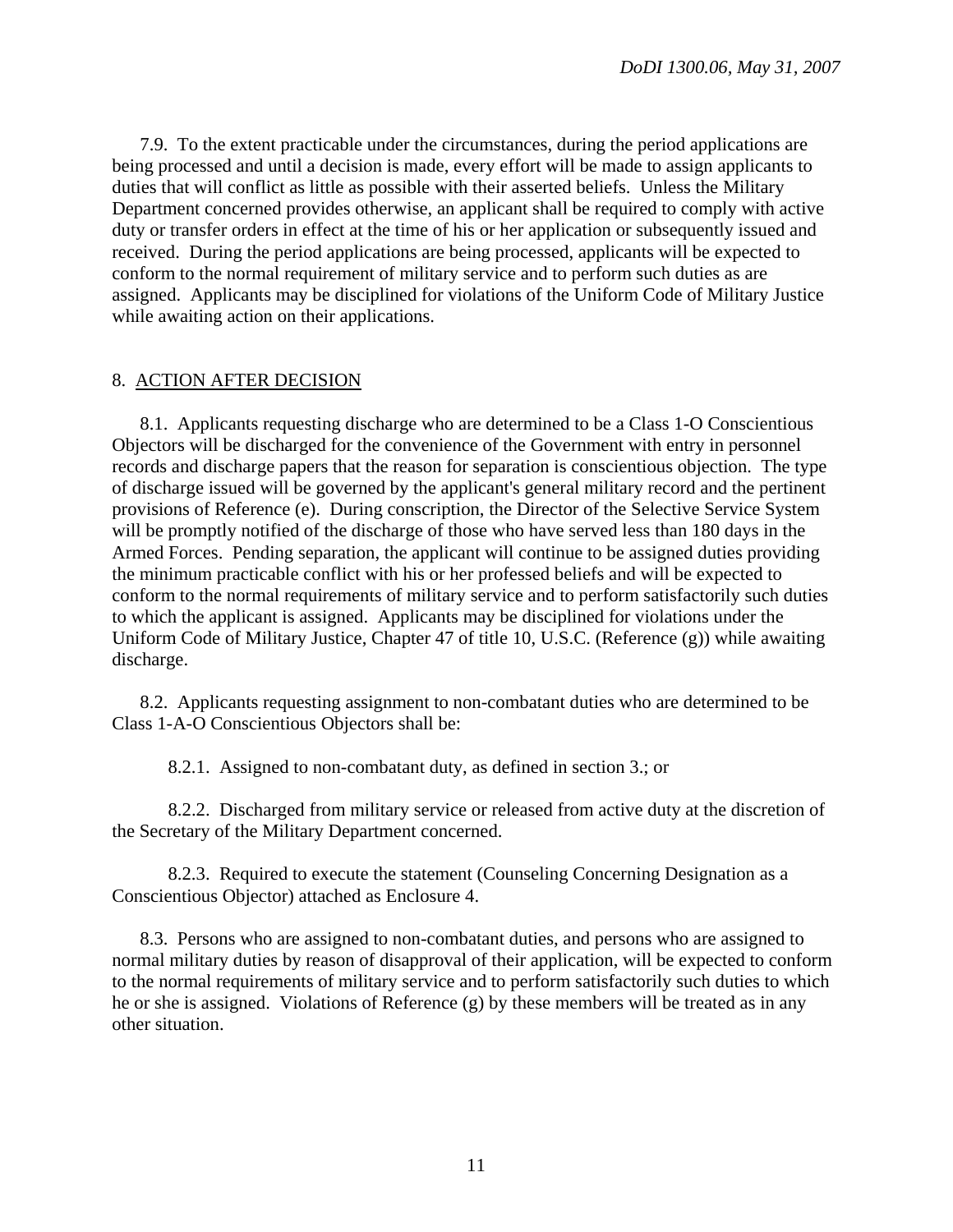#### 9. CLAIMS OF ERRONEOUS INDUCTION

 9.1. This section applies to any individual who claims that he or she is a Conscientious Objector and was either erroneously inducted, or erroneously assigned to combatant training or duty, for any of the following reasons:

 9.1.1. Although determined to be a Conscientious Objector by a local board or appellate agency of the Selective Service System, the applicant's records failed to reflect classification as such.

 9.1.2. The applicant was denied a significant procedural right in the classification process by the Selective Service System.

 9.1.3. Despite actual classification as a Conscientious Objector properly reflected in the applicant's records, the applicant was nevertheless erroneously inducted or assigned to combatant training or duty. Claims based on alleged erroneous determinations made on the merits of the case by the Selective Service System are not covered by this section. (See section 4.)

 9.2. Claims covered by paragraph 9.1. shall be referred to the Selective Service System without delay for investigation and ascertainment of the facts. Communication will be transmitted to the National Headquarters, Selective Service System, Alexandria, VA 22209- 2425.

 9.2.1. If the Selective Service System advises that induction was in fact erroneous under subparagraph 9.1.1. or 9.1.3., the claimant will be separated or assigned to non-combatant duties depending upon whether he or she was classified a Class 1-O or Class 1-A-O Conscientious Objector.

 9.2.2. If the Selective Service System advises that there was in fact a denial of a right or a significant procedural error in the evaluation of a claim under subparagraph 9.1.2., the induction will be considered erroneous and the individual discharged.

 9.2.3. If the Selective Service System advises that any claim under paragraph 9.1. is unfounded or makes a final determination adverse to any claim, the claimant will be so informed and returned to general duty.

 9.2.4. Pending investigation and resolution of all claims covered by this section, a claimant will be assigned to duties that conflict as little as practicable with his or her asserted beliefs, insofar as is consistent with the effectiveness and efficiency of the Military Forces.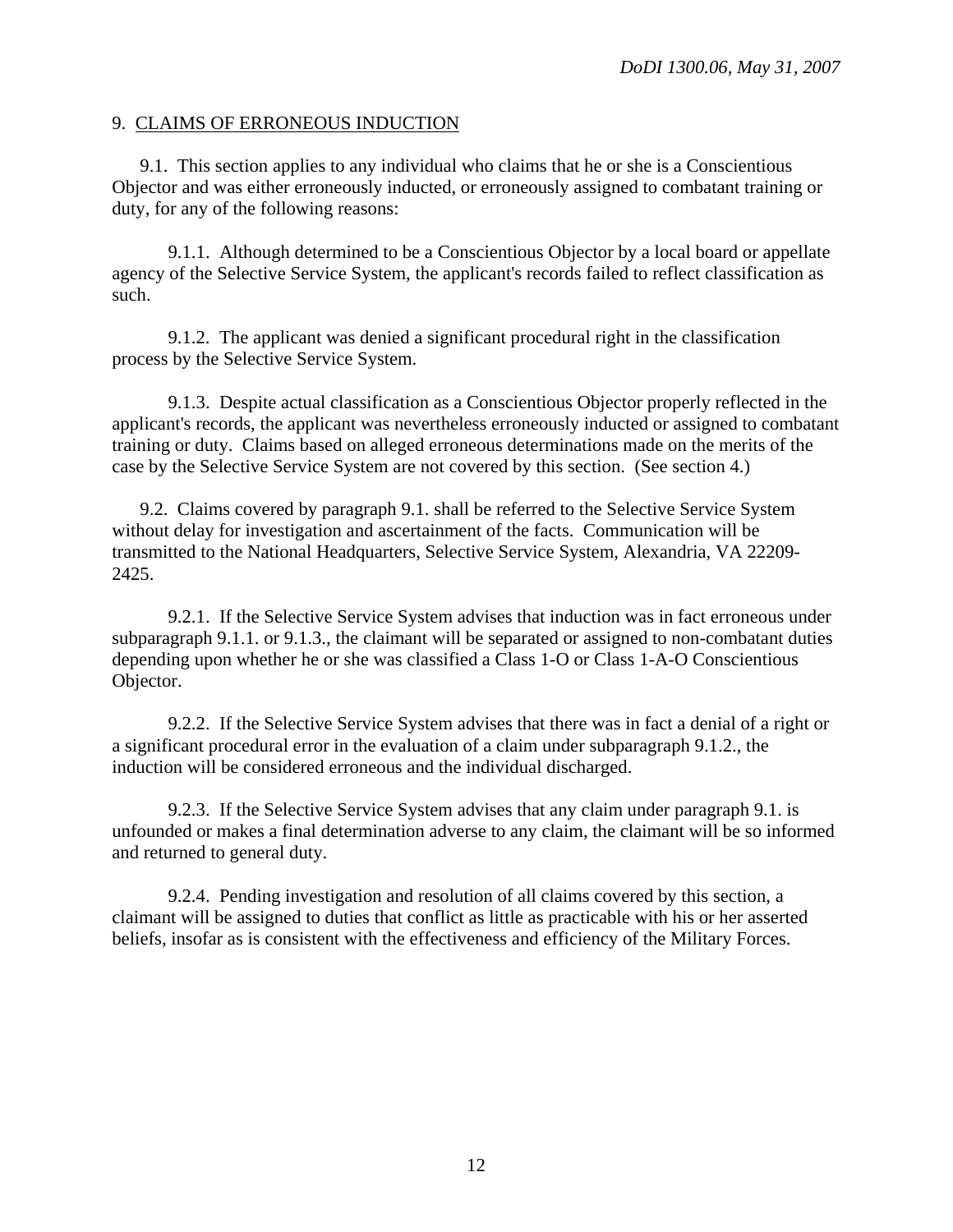#### 10. EFFECTIVE DATE

10.1. This Instruction is effective immediately.

 10.2. Applications submitted prior to or after the effective date of this Instruction and pending on or after that date will be processed under the provisions of this Instruction.

Javadv. O. Chu David S. C. Chu

Under Secretary of Defense for Personnel and Readiness

 David S. C. Chu Under Secretary of Defense for Personnel and Readiness

#### Enclosures - 5

- E1. References, continued
- E2. Required Information to be supplied by Applicants for Discharge or Non-Combatant Service
- E3. Statement (Counseling concerning VA benefits)
- E4. Statement (Counseling concerning designation as Conscientious Objector)
- E5. Required Information from Applicant for Conscientious Objector Status (Privacy Act Statement)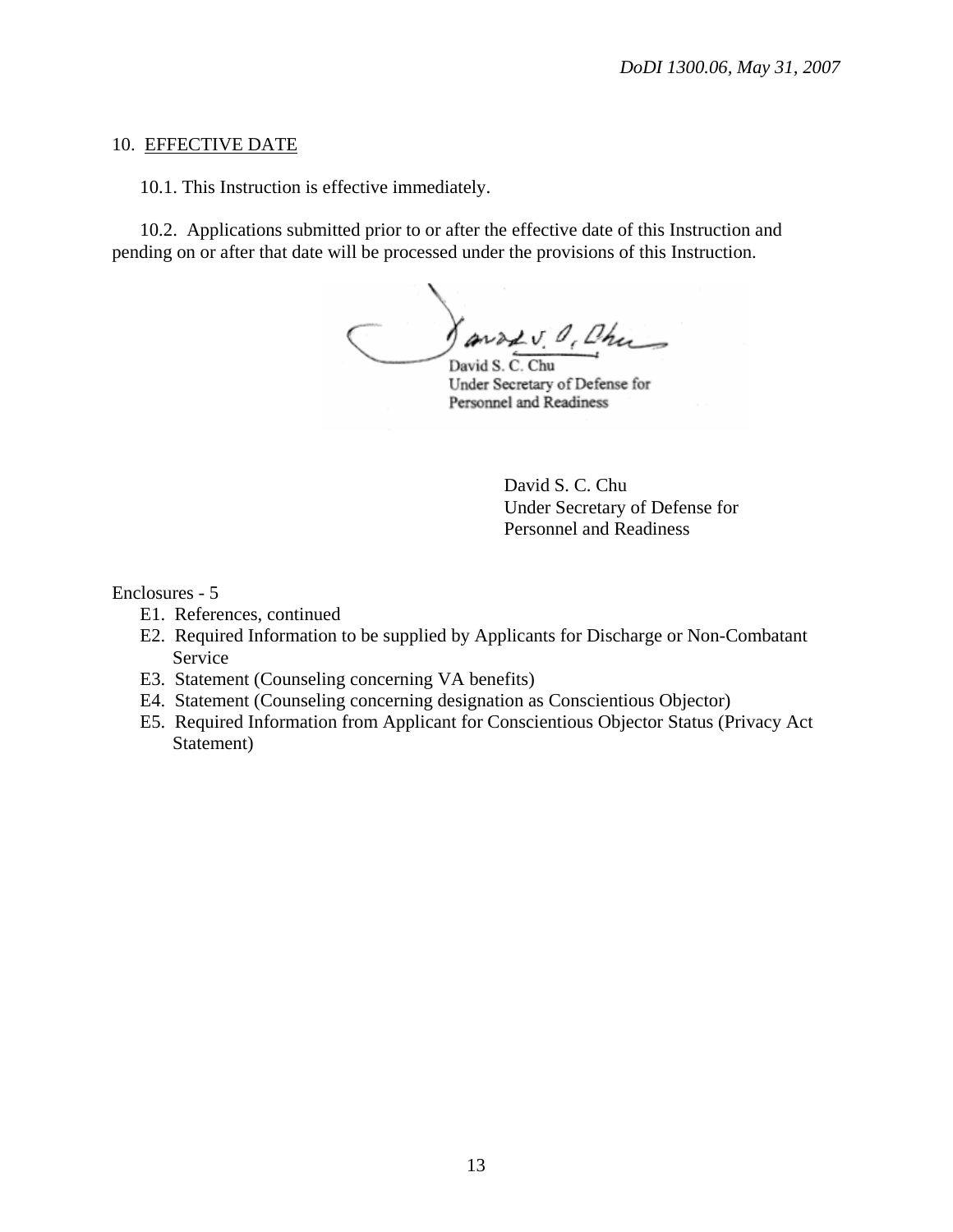# E1. ENCLOSURE 1

# REFERENCES, Continued

- (e) DoD Directive 1332.14, "Enlisted Administrative Separations," December 21, 1993
- (f) Section 5303, title 38, United States Code
- (g) Chapter 47, title 10, United States Code
- (h) Privacy Act of 1974 (Public Law 93-579)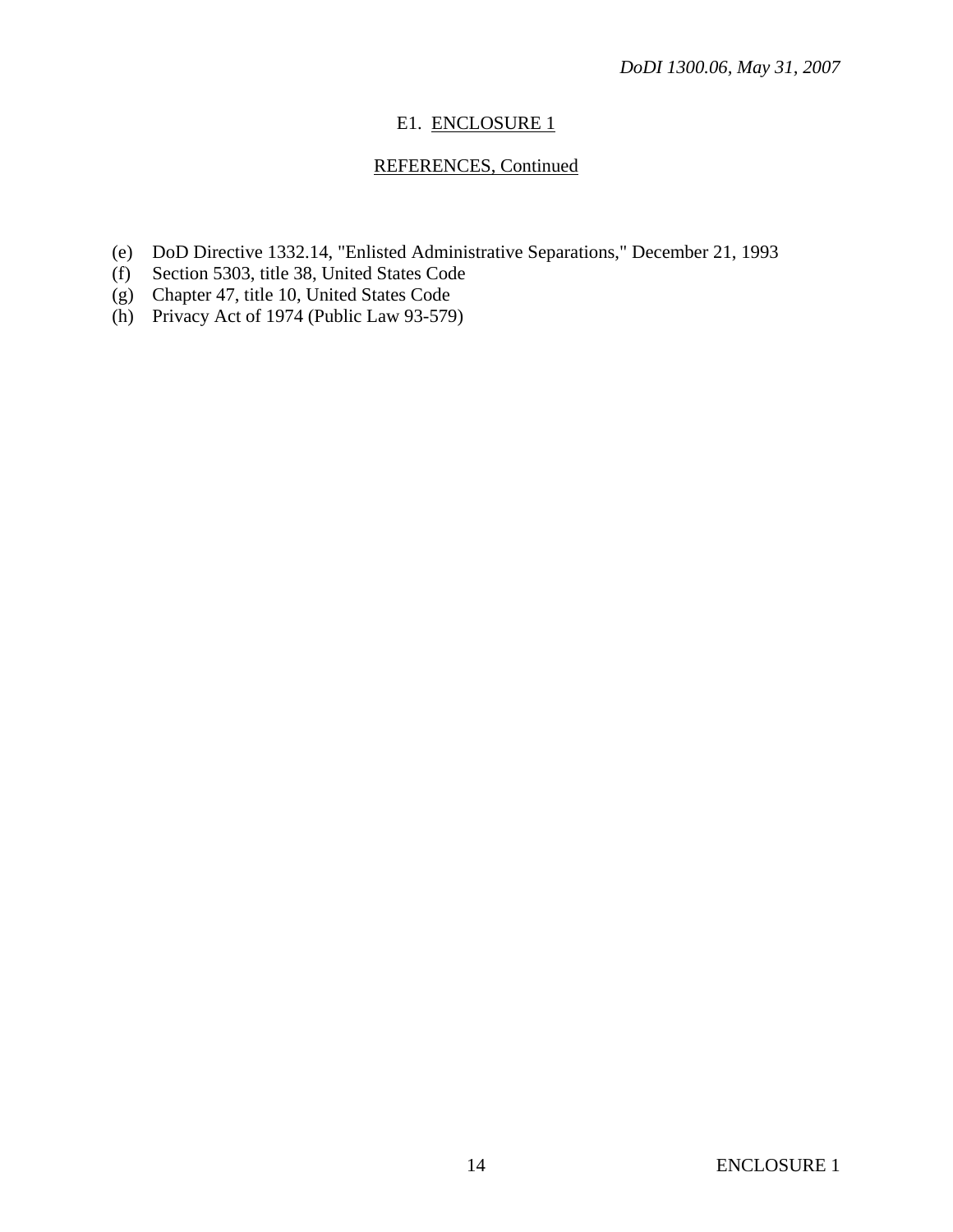# E2. ENCLOSURE 2

# REQUIRED INFORMATION TO BE SUPPLIED BY APPLICANTS FOR DISCHARGE OR NON-COMBATANT SERVICE

Each person seeking release from active service from the Armed Forces or assignment to noncombatant duties as a Conscientious Objector will provide the information indicated below as the minimum required for consideration of his or her request. This in no way bars the Military Departments from requiring additional information. The individual may submit additional information. (See Privacy Act statement in Enclosure 5.)

E2.1. General Information Concerning Applicant

E2.1.1. Full name.

E2.1.2. Social Security Number.

E2.1.3. Selective Service Number.

E2.1.4. Service address.

E2.1.5. Home of Record.

 E2.1.6. Name and address of each school and college attended - (after age 16) together with the dates of attendance, and the type of school (e.g. public, religious organization, military, commercial, etc.).

 E2.1.7. A chronological list of all occupations, positions, jobs, or types of work, other than as a student in school or college (after age 16) whether for monetary compensation or not. Include the type of work, name of employer, address of employer and the from/to date for each position or job held.

E2.1.8. All former addresses (after age 16) and dates of residence at those addresses.

E2.1.9. Parents' names and addresses. Indicate whether they are living or deceased.

E2.1.10. The religious denomination or tradition of both parents.

 E2.1.11. Was application made to the Selective Service System (local board) for classification as a Conscientious Objector prior to entry into the Armed Forces? To which local board? What decision was made by the Board, if known?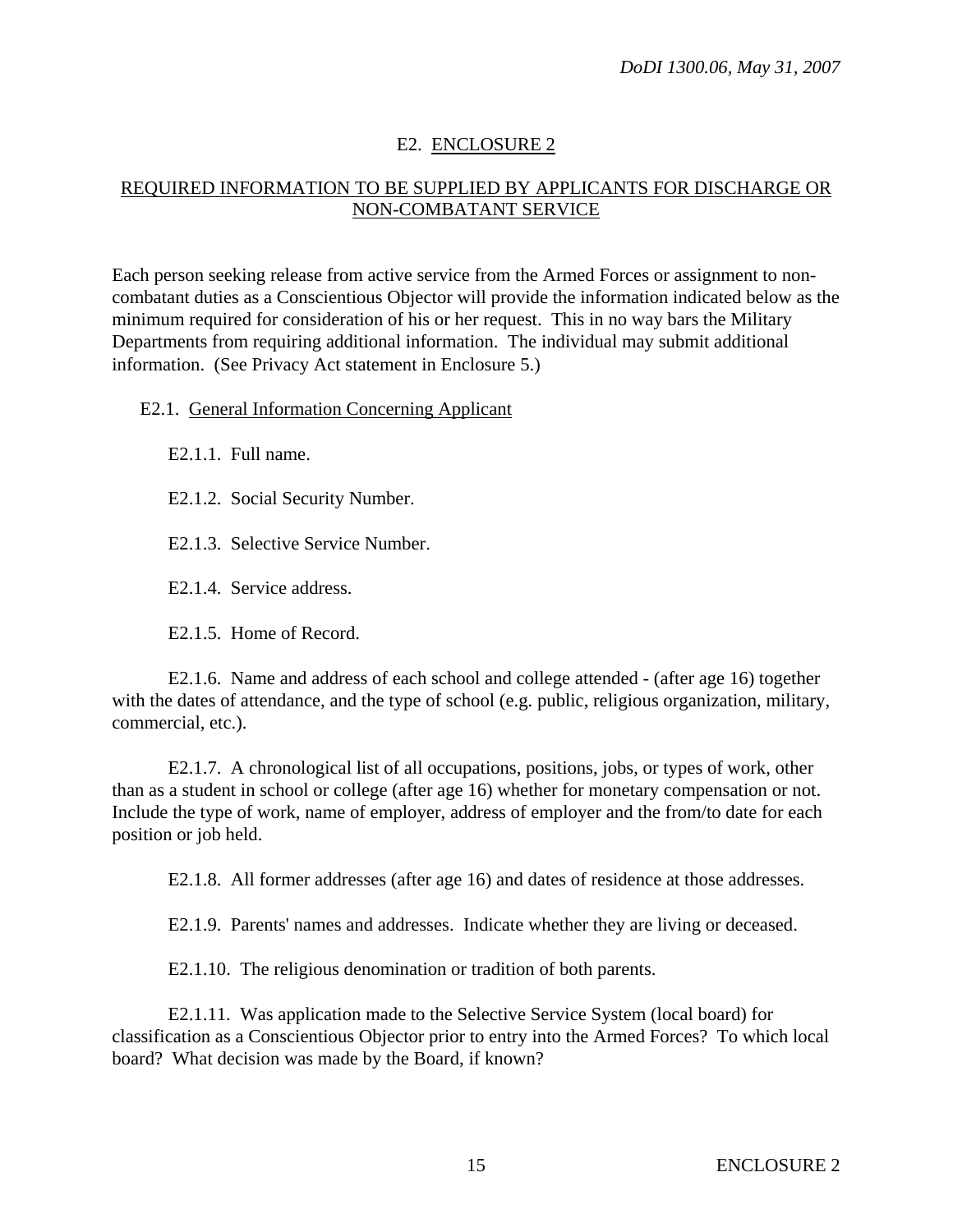E2.1.12. During conscription, when the applicant has served less than 180 days in the Military, a statement is required by the applicant as to whether he or she is willing to perform work under the Selective Service Alternative Service Program for Conscientious Objectors if the applicant is eventually discharged as a Conscientious Objector. Also required is a statement from the applicant as to whether he or she consents to the issuance of an order for such work by the local Selective Service Board.

E2.2. Training and/or Belief

 E2.2.1. A description of the nature of the belief that requires the applicant to seek separation from military service or assignment to non-combatant training and duty for reasons of conscience.

 E2.2.2. An explanation as to how the applicant's beliefs changed or developed, to include an explanation as to what factors (how, when, and from whom or from what source training was received and/or belief acquired) caused the change in or development of conscientious objection beliefs.

 E2.2.3. An explanation as to when these beliefs became incompatible with military service or combatant duties, and why.

 E2.2.4. An explanation as to the circumstances, if any, under which the applicant believes in the use of force, and to what extent, under any foreseeable circumstances.

 E2.2.5. An explanation as to how the applicant's daily life style has changed as a result of the beliefs and what future actions the applicant plans to continue to support his or her stated beliefs.

 E2.2.6. An explanation as to what in the applicant's opinion most conspicuously demonstrates the consistency and depth of the stated beliefs that gave rise to the applicant's claim.

# E2.3. Participation in Organizations

 E2.3.1. Information as to whether the applicant has ever been a member of any military organization or establishment before entering upon his or her present term of service. If so, the name and address of such organization will be given together with reasons why the applicant became a member.

 E2.3.2. A statement as to whether the applicant is a member of a religious organization or tradition. If so, the statement will show the following:

 E2.3.2.1. The name of the organization or tradition, and the name and location of its governing body or head, if known.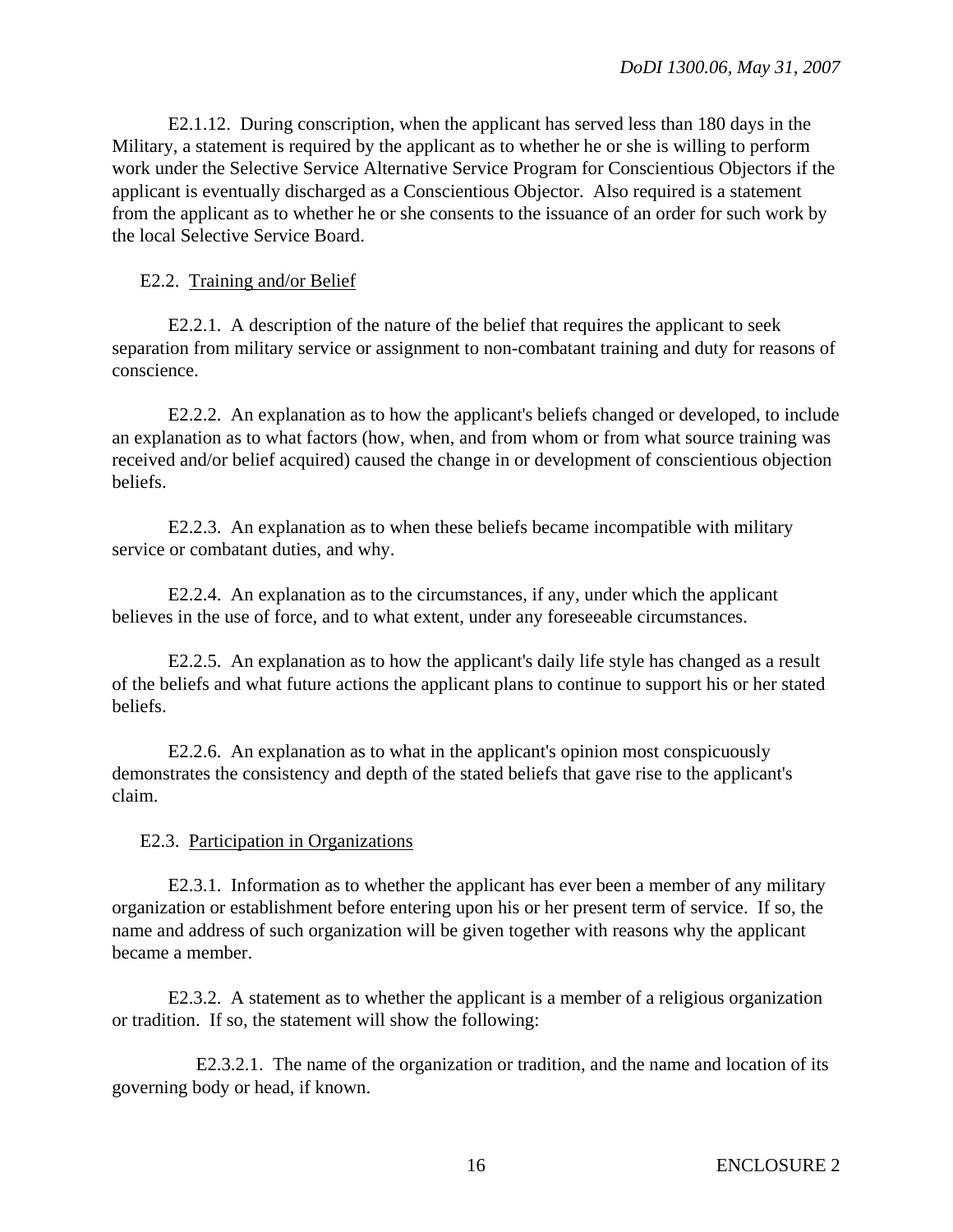E2.3.2.2. When, where, and how the applicant became a member of said organization or tradition.

 E2.3.2.3. The name and location of any religious organization, congregation, or meeting that the applicant customarily attends, and the extent of the applicant's active participation therein.

 E2.3.2.4. The name, title, and present address of the pastor or leader of such religious organization, congregation, or meeting.

 E2.3.2.5. A description of the creed or official statements, if any, and if they are known to the applicant, of said religious organization or tradition in relation to participation in war.

 E2.3.3. A description of applicant's relationships with and activities in all organizations with which the applicant is or has been affiliated, other than military, political, or labor organizations.

 E2.4. References. Any additional information, such as letters of reference or official statements of organizations to which the applicant belongs or refers to in the application, that the applicant desires to be considered by the authority reviewing the application. The burden is on the applicant to obtain and forward such information.

 E2.5. Record of Hearing. As outlined in paragraph 7.4.2.4., a verbatim record of the hearing is not required. If the applicant desires such a record and agrees to provide it at the applicant's own expense, he or she shall make a copy thereof available to the investigating officer, at no expense to the Government, at the conclusion of the hearing.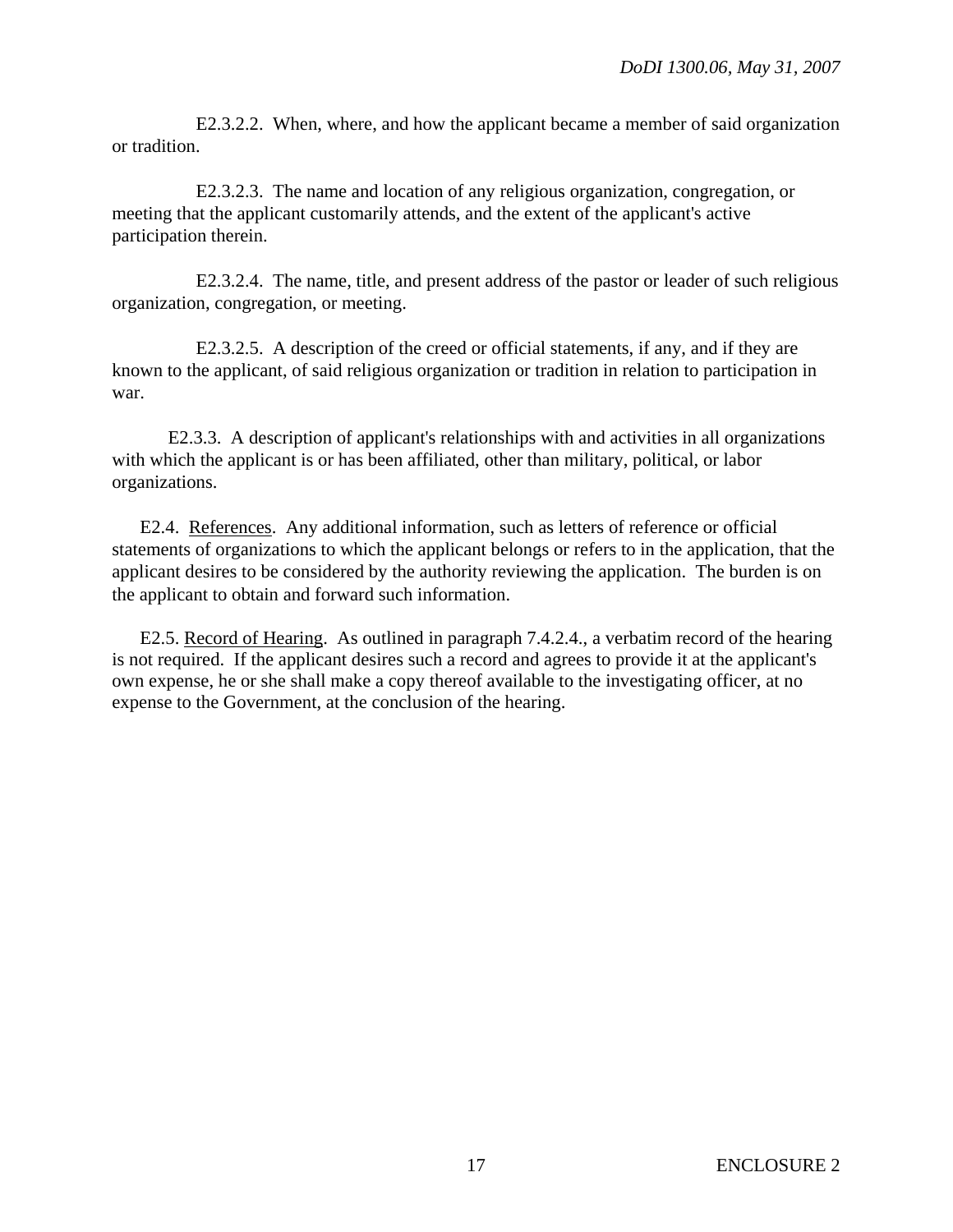## E3. ENCLOSURE 3

## STATEMENT (Counseling Concerning Veterans Benefits)

I have been advised of the provisions of 38 U.S.C. 5303 concerning possible non-entitlement to benefits administered by the Department of Veterans Affairs due to discharge from military service as a Conscientious Objector under certain conditions. I understand that a discharge as a Conscientious Objector, who refused to perform military duty or refused to wear the uniform or otherwise to comply with lawful orders of competent military authority, shall bar all rights, based upon the period of service from which discharged, under any laws administered by the Department of Veterans Affairs except my legal entitlement (if any) to any war risk, Government (converted), or veterans life insurance.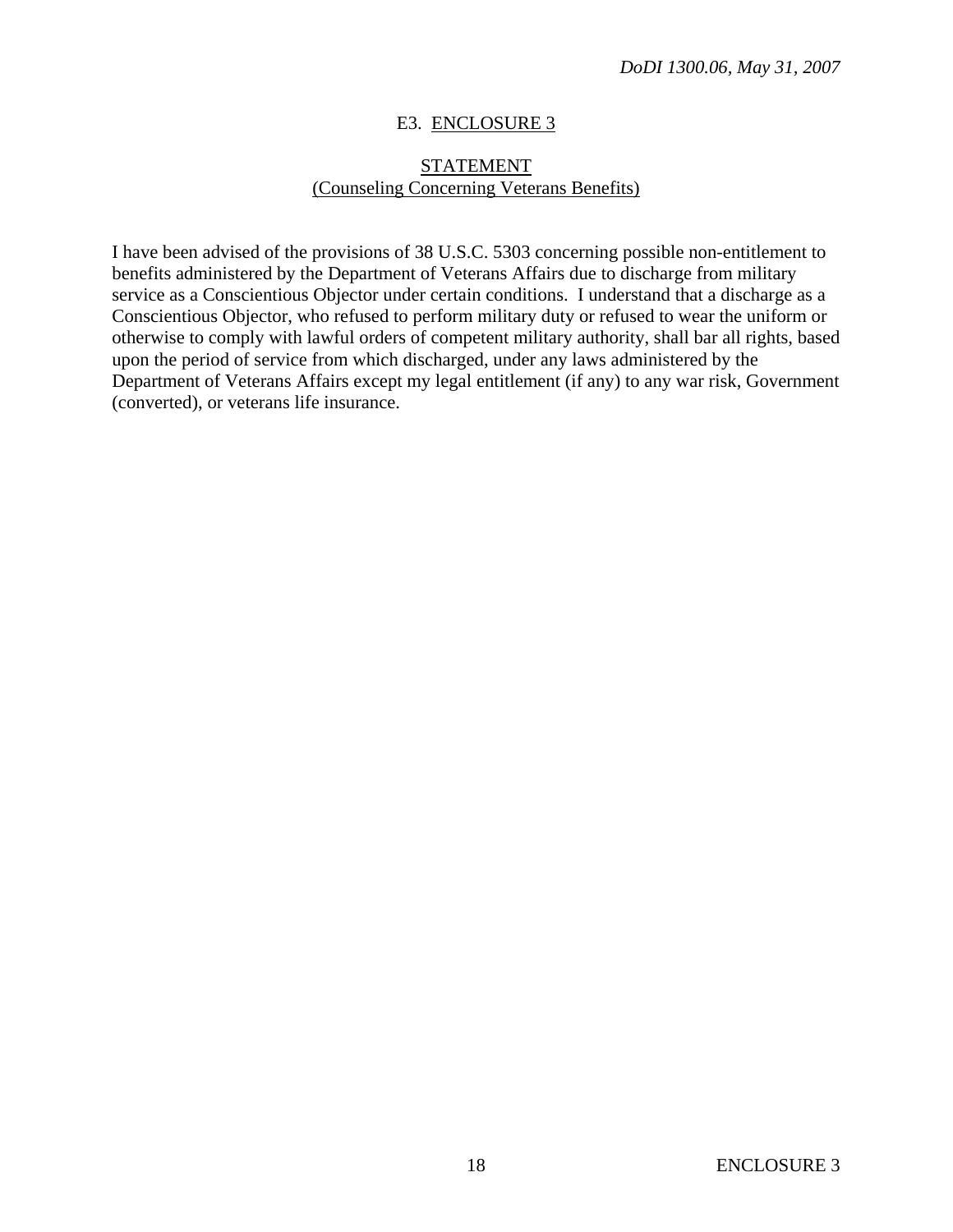## E4. ENCLOSURE 4

# STATEMENT (Counseling Concerning Designation as a Conscientious Objector)

I have been counseled concerning designation as a Conscientious Objector. Based on my training and/or belief, I consider myself to be a Conscientious Objector within the meaning of the statute and regulations governing Conscientious Objectors and am conscientiously opposed to participation in combatant training and service. I request assignment to non-combatant duties for the remainder of my term of service. I fully understand that on expiration of my current term of service I am not eligible for voluntarily enlistment, re-enlistment, extension or amendment of current enlistment, or active service in the Armed Forces by reason of my a Class 1-A-O Conscientious Objector classification.